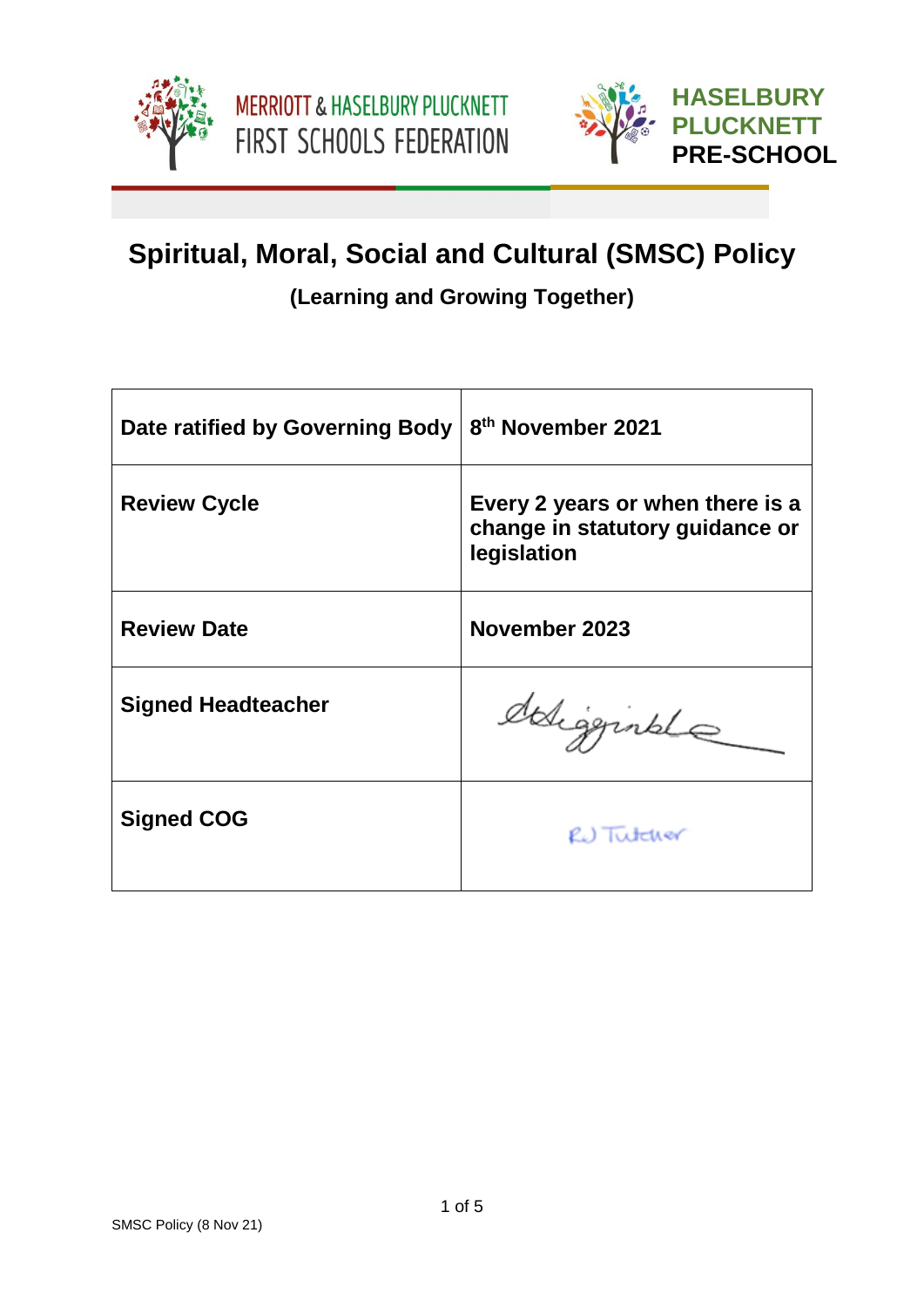



### 1. **Mission Statement**

- a. This policy is carried out within the context and spirit of the school's vision for excellence. It supports and reinforces the intent at Merriott and Haselbury Plucknett First Schools Federation, valuing all pupils equally and as individuals. All staff work together to create a happy, challenging, stimulating and caring environment in which pupils can enjoy their time at school and celebrate their achievement.
- b. The schools strive to build a community which encourages all its members to develop a healthy respect for each other. In addition, we provide a happy, stimulating and caring environment where there are opportunities, encouragement and stimuli to develop each pupil to his / her full potential.
- c. This policy relates to the whole life of the school and its role in promoting spiritual, moral, social and cultural development (SMSC) by the example set by adults in the school and the quality of relationships they espouse.

#### 2. **Spiritual Development**

- a. Aim. This area relates to the beliefs, feelings and emotions through which pupils acquire worthwhile insights into their own lives. All areas of the curriculum may contribute to spiritual development. Although education and spiritual development are not synonymous, school experiences can make a significant contribution to spiritual development.
- b. Objectives. The pupils will be provided with opportunities to develop their spiritual understanding by experiencing a curriculum which will:
	- i) Develop their self-esteem, self-knowledge and belief in themselves.
	- ii) Allow them to develop a range of personal values and beliefs based on a sense of curiosity and respect towards their own and other beliefs.
	- iii) Explore the spiritual values of others through stories, drama, music, art and religious education to name just a few.
	- iv) Allow them to express themselves in a variety of ways and give them time to reflect on their own experiences.
	- v) Allow them to understand, express, use and control feelings and emotions as well as encouraging empathy in terms of relationships with others.
- c. In Practice at Merriott and Haselbury First Schools Federation, this is delivered through:
	- i) A Religious Education programme which develops self-esteem and knowledge and an ability to reflect on and develop individuals' own spiritual values.
	- ii) A PSHE programme.
	- iii) An assembly programme at Merriott First School to address the spiritual aspect of quiet and reflection – in particular using past and present role models from the world and encouraging community participation.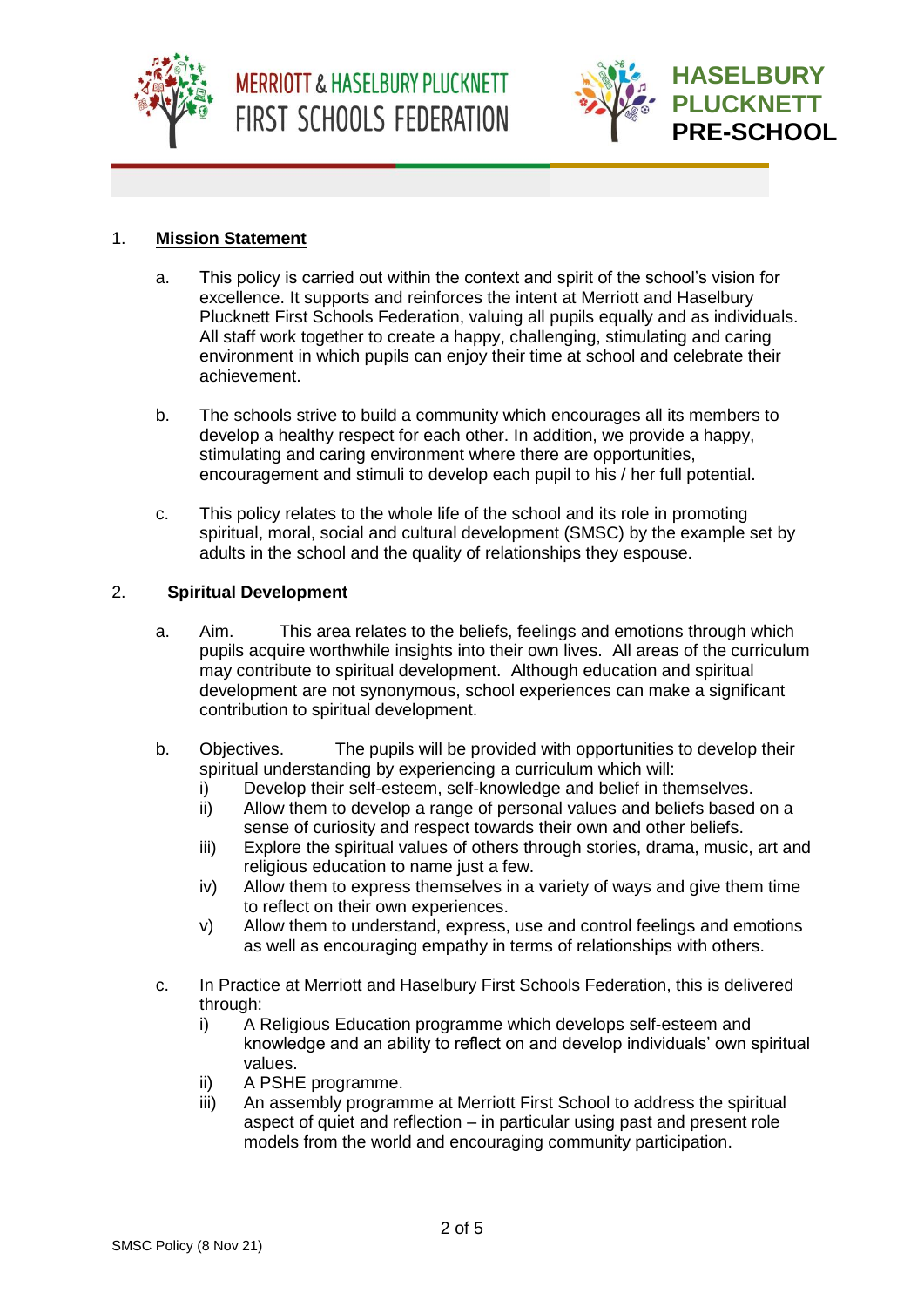



- iv) A collective worship programme at Haselbury Plucknett First School to address the spiritual aspect of quiet and reflection – in biblical stories and role models from the world and encouraging community participation.
- v) Educational enrichment trips, creative partnerships and visiting speakers provide pupils with a range of experiences, which may promote a sense of awe and wonder about the world.
- vi) A reflective approach to learning through formative assessment techniques – pupils having ownership and understanding of where they are, where they need to get to and how they are to do it.
- vii) A rewards system developing pupil self-esteem through certificates, postcards home, merit stamps and awards at all levels.
- viii) Displays of pupil work bring a sense of pride in the work pupils produce and therefore a sense of expressing the talents of the individual.
- xiv) The use of school council to involve pupils in the life of the school.

#### 3. **Moral Development**

- a. Aim. Moral development refers to the pupils' knowledge, understanding, intentions, attitudes and behaviour in relation to what is right and wrong. The school has a well-established Behaviour Policy and staff promote a supportive approach to the management of challenging behaviour.
- b. Objectives of the code of conduct are to promote the concept of excellent behaviour. Therefore:
	- i) We are kind and helpful.
	- ii) We show respect.
	- iii) We listen.
	- iv) We try our best.
	- v) We let everyone join in.
	- vi) We are caring and considerate.
	- vii) We try hard in all lessons.
	- viii) We are honest.
- c. In practice at Merriott and Haselbury First Schools Federation this is delivered through:
	- i) Clear models of good behaviour from staff and senior pupils and reinforcement of school and classroom rules both inside and outside of lessons.
	- ii) A pupil support department and structure used by all staff that is focused on conflict resolution and restorative justice.
	- iii) Themed tutor time and discussions based on moral issues, where appropriate, across the school community from the start of the day in tutor time and across all lessons.
	- iv) PSHE programme.
	- v) Assembly themes on moral issues, developed and reinforced during tutor time.
	- vi) 6 values woven through school life (at Haselbury Plucknett these values also link to the bible in Galatians: Fruits of the Spirit)
	- vii) Fund raising activities for nominated charities, in addition to national charity events which give rise to discussion around morality.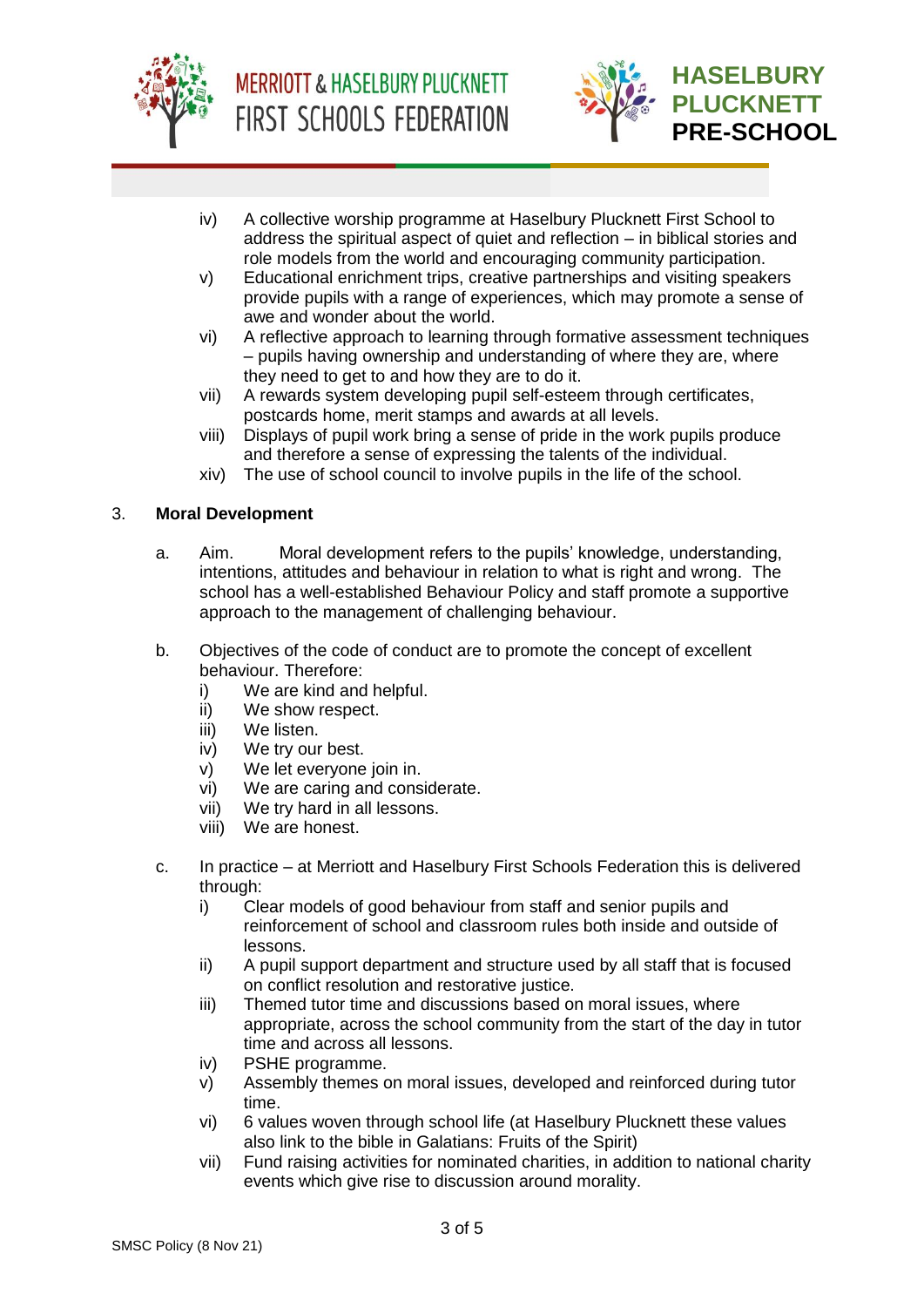



- viii) The use of pupils in teams across the school: Pupil council; Year 4 playground monitors, Collective Worship Team etc.
- xiv) Supervised and filtered access to the Internet together with regular lessons focused on the dangers of the internet and related issues.
- xv) Local, national and global incidents, in addition to existing programmes of study, give an opportunity for teaching about morality and behaviour.

#### 4. **Social Development**

- a. Aim. Social development relates to the skills and personal qualities necessary for individuals to live and function effectively in society.
- b. Objectives. Pupils will be encouraged to:
	- i) Maintain and develop relationships within the school working successfully with other pupils and adults in the school community.
	- ii) Respond to the opportunities being offered, to show initiative and to take responsibility for their own learning in the school community.
	- iii) Gain an understanding of the wider society through their family and carers, the school, local and wider communities.
	- iv) Actively participate in the school community and beyond into the wider community outside of school.
- c. In Practice, at Merriott and Haselbury First Schools Federation we provide opportunities for pupils to:
	- i) Interact with all staff in school and with external partners of the school in an appropriate and outstanding manner.
	- ii) The use of pupils in teams across the schools.
	- iii) Elected school council representative to feedback views, ideas and concerns to their tutor groups and to the senior leadership team.
	- iv) Experience, in programmes of study, the development of skills in speaking, listening and key reflective work where pupils have the ability to learn both with teacher interaction and support, but increasingly with more independent study.
	- v) PSHE programme.

## 5. **Cultural Development**

- a. Aim. Cultural development refers to pupils increasing understanding and response to those elements, which give societies, and groups their unique character. The school will promote the cultural traditions of our own area and the ethnic and cultural diversity of the world.
- b. Objectives. The pupils will be encouraged to:
	- i) Appreciate, understand and respect aspects of their own and other cultural environments in terms of beliefs, values, attitudes, customs, knowledge and skills.
	- ii) Recognise that similarities and differences may exist between different societies and groups.
	- iii) Experience a range of cultural activities in terms of literature, music, technology, art and design, dance, drama, sport and other media.